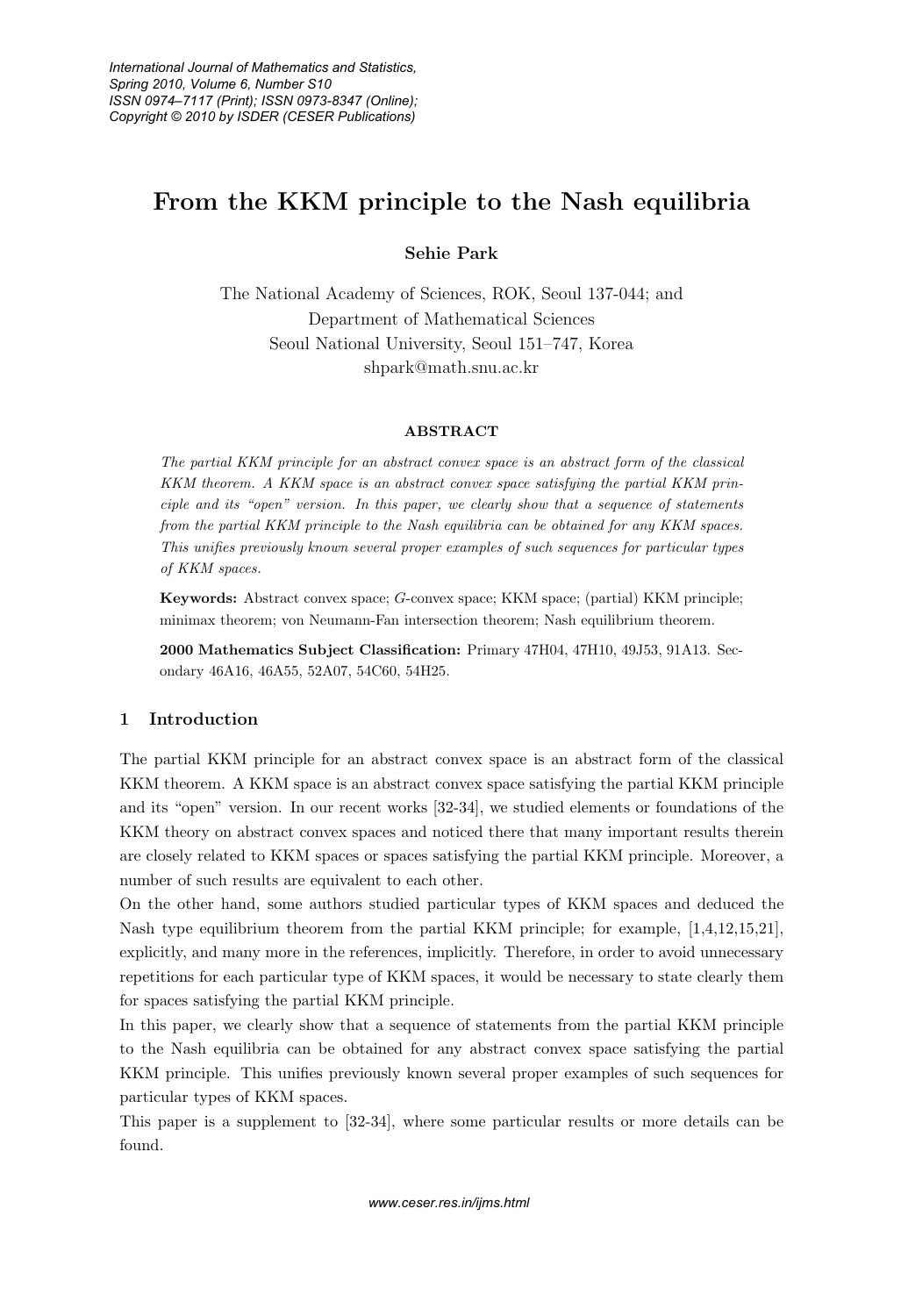# **2 Abstract Convex Spaces and KKM Spaces**

Multimaps are also called simply maps. Let  $\langle D \rangle$  denote the set of all nonempty finite subsets of a set D. Recall the following in [28-35]:

**Definition.** An abstract convex space  $(E, D; \Gamma)$  consists of a topological space E, a nonempty set D, and a multimap  $\Gamma : \langle D \rangle \to E$  with nonempty values  $\Gamma_A := \Gamma(A)$  for  $A \in \langle D \rangle$ . For any  $D' \subset D$ , the *Γ*-*convex hull* of  $D'$  is denoted and defined by

$$
\mathrm{co}_{\Gamma} D' := \bigcup \{ \Gamma_A \mid A \in \langle D' \rangle \} \subset E.
$$

A subset X of E is called a  $\Gamma$ -convex subset of  $(E, D; \Gamma)$  relative to D' if for any  $N \in \langle D' \rangle$ , we have  $\Gamma_N \subset X$ , that is,  $\operatorname{co}_{\Gamma} D' \subset X$ .

When  $D \subset E$ , a subset X of E is said to be Γ-convex if  $\text{cor}(X \cap D) \subset X$ ; in other words, X is  $Γ$ -convex relative to  $D' := X ∩ D$ . In case  $E = D$ , let  $(E; Γ) := (E, E; Γ)$ .

**Example 2.1.** The following are abstract convex spaces:

(1) The triple  $(\Delta_n, V; \text{co})$  in the original KKM theorem [13], where  $\Delta_n$  is the standard *n*-simplex, V the set of its vertices  $\{e_i\}_{i=0}^n$ , and co :  $\langle V \rangle \to \Delta_n$  the convex hull operation.

(2) A triple  $(X, D; \Gamma)$ , where X and D are subsets of a t.v.s. E such that co  $D \subset X$  and  $\Gamma :=$ co. Fan's celebrated KKM lemma [3] is for  $(E, D; \text{co})$ , where D is a nonempty subset of E.

(3) A convex space  $(X, D; \Gamma)$  is a triple where X is a subset of a vector space,  $D \subset X$  such that co  $D \subset X$ , and each  $\Gamma_A$  is the convex hull of  $A \in \langle D \rangle$  equipped with the Euclidean topology. This concept generalizes the one due to Lassonde [14] for  $X = D$ . However he obtained several KKM type theorems w.r.t.  $(X, D; \Gamma)$ .

(4) A triple  $(X, D; \Gamma)$  is called an H-space by Park [18] if X is a topological space, D a nonempty subset of X, and  $\Gamma = \{\Gamma_A\}$  a family of contractible (or, more generally,  $\omega$ -connected) subsets of X indexed by  $A \in \langle D \rangle$  such that  $\Gamma_A \subset \Gamma_B$  whenever  $A \subset B \in \langle D \rangle$ . If  $D = X$ ,  $(X; \Gamma) := (X, \Gamma)$  $(X, X; \Gamma)$  is called a C-space by Horvath [5].

(5) Hyperconvex metric spaces due to Aronszajn and Panitchpakdi are particular cases of Cspaces; see [6].

(6) Hyperbolic spaces due to Reich and Shafrir [36] are also particular cases of C-spaces. This class of metric spaces contains all normed vector spaces, all Hadamard manifolds, the Hilbert ball with the hyperbolic metric, and others. Note that an arbitrary product of hyperbolic spaces is also hyperbolic.

(7) Any topological semilattice  $(X, \leq)$  with path-connected interval introduced by Horvath and Llinares [8]. See also [18].

(8) A generalized convex space or a G-convex space  $(X, D; \Gamma)$  due to Park is an abstract convex space such that for each  $A \in \langle D \rangle$  with the cardinality  $|A| = n + 1$ , there exists a continuous function  $\phi_A : \Delta_n \to \Gamma(A)$  such that  $J \in \langle A \rangle$  implies  $\phi_A(\Delta_J) \subset \Gamma(J)$ .

Here,  $\Delta_J$  is the face of  $\Delta_n$  corresponding to  $J \in \langle A \rangle$ ; that is, if  $A = \{a_0, a_1, \ldots, a_n\}$  and  $J = \{a_{i_0}, a_{i_1}, \ldots, a_{i_k}\} \subset A$ , then  $\Delta_J = \text{co}\{e_{i_0}, e_{i_1}, \ldots, e_{i_k}\}.$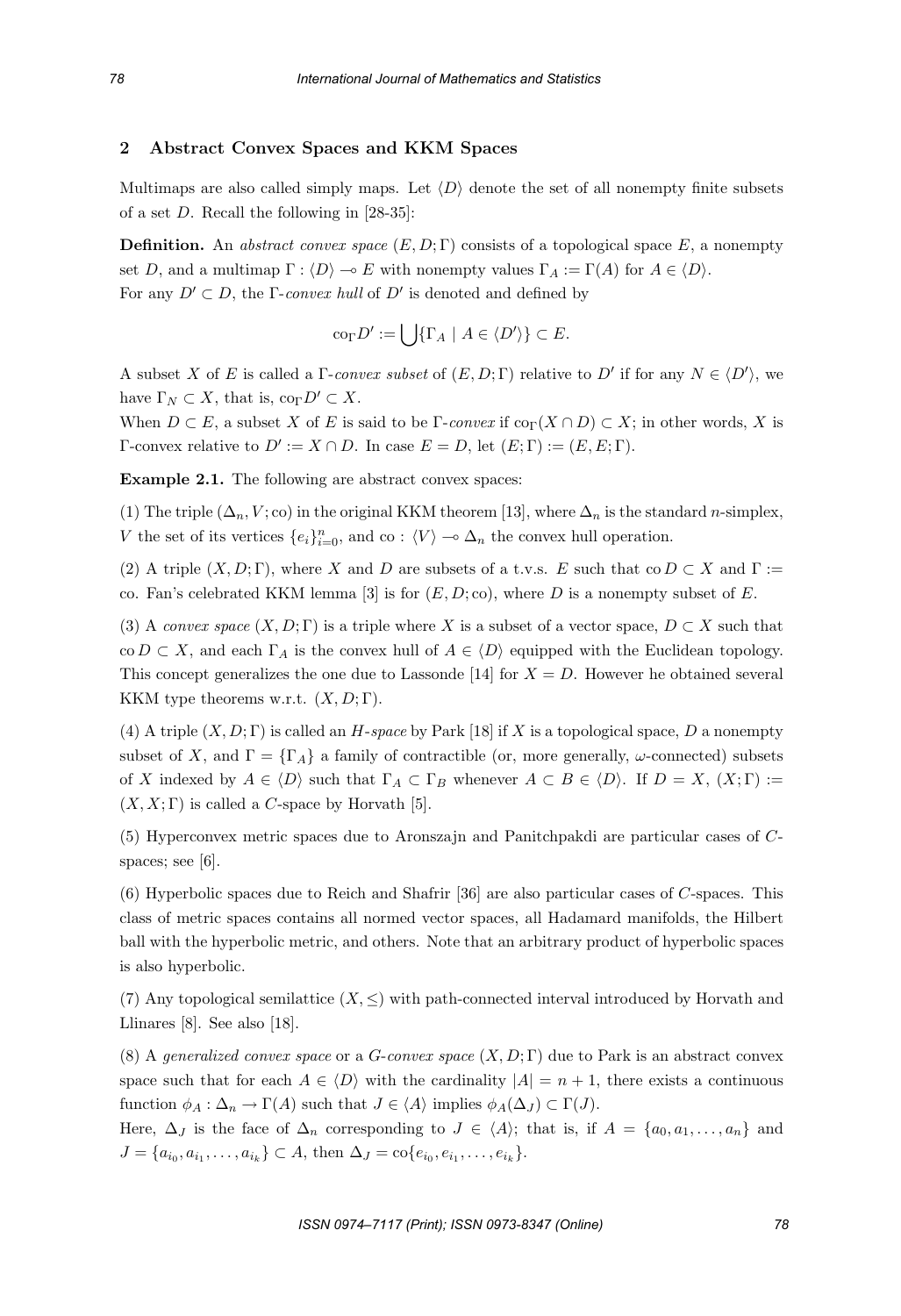For  $X = D$ , G-convex spaces reduce to L-spaces due to Ben-El-Mechaiekh et al. Recall that all examples  $(1)-(7)$  are G-convex spaces. For details, see references of  $[18, 20, 21, 23-25, 27]$ .

(9) A  $\phi_A$ -space  $(X, D; {\phi_A}_{A \in \langle D \rangle})$  consists of a topological space X, a nonempty set D, and a family of continuous functions  $\phi_A : \Delta_n \to X$  (that is, singular *n*-simplexes) for  $A \in \langle D \rangle$  with  $|A| = n + 1$ . Every  $\phi_A$ -space can be made into a G-convex space, and the so-called FC-spaces are particular forms of L-spaces; see [27,31]. Recently,  $\phi_A$ -spaces are called GFC-spaces by Khanh et al. [10].

(10) Suppose X is a closed convex subset of a complete R-tree H, and for each  $A \in \langle X \rangle$ ,  $\Gamma_A := conv_H(A)$ , where  $conv_H(A)$  is the intersection of all closed convex subsets of H that contain A; see Kirk and Panyanak [11]. Then  $(H \supset X; \Gamma)$  is an abstract convex space.

(11) According to Horvath [7], a convexity on a topological space X is an algebraic closure operator  $A \mapsto [[A]]$  from  $\mathcal{P}(X)$  to  $\mathcal{P}(X)$  such that  $[[\{x\}]]=\{x\}$  for all  $x \in X$ . Then  $(X;\Gamma)$ with  $\Gamma_A := [[A]]$  for each  $A \in \langle X \rangle$  is an abstract convex space.

(12) A B-space due to Briec and Horvath [1] is an abstract convex space.

Note that each of  $(2)-(12)$  has a large number of concrete examples and that all examples  $(1)-(9)$ are G-convex spaces.

**Definition.** Let  $(E, D; \Gamma)$  be an abstract convex space. If a multimap  $G: D \to E$  satisfies

$$
\Gamma_A \subset G(A) := \bigcup_{y \in A} G(y) \quad \text{for all } A \in \langle D \rangle,
$$

then  $G$  is called a  $KKM$  map.

**Definition.** The partial KKM principle for an abstract convex space  $(E, D; \Gamma)$  is the statement that, for any closed-valued KKM map  $G: D \to E$ , the family  $\{G(y)\}_{y \in D}$  has the finite intersection property. The KKM principle is the statement that the same property also holds for any open-valued KKM map.

An abstract convex space is called a KKM space if it satisfies the KKM principle.

In our recent works [32-34], we studied elements or foundations of the KKM theory on abstract convex spaces and noticed there that many important results therein are related to the partial KKM principle.

**Example 2.2.** We give examples of KKM spaces:

(1) Every G-convex space is a KKM space [23].

(2) A connected linearly ordered space  $(X, \leq)$  can be made into a KKM space [30].

(3) The extended long line  $L^*$  is a KKM space  $(L^*, D; \Gamma)$  with the ordinal space  $D := [0, \Omega];$ see [30]. But  $L^*$  is not a G-convex space.

(4) For a closed convex subset X of a complete  $\mathbb{R}$ -tree H, and  $\Gamma_A := conv_H(A)$  for each  $A \in \langle X \rangle$ , the triple  $(H \supset X; \Gamma)$  satisfies the partial KKM principle; see Kirk and Panyanak [11]. Later we found that  $(H \supset X; \Gamma)$  is a KKM space [35].

(5) For Horvath's convex space  $(X; \Gamma)$  with the weak Van de Vel property is a KKM space, where  $\Gamma_A := [[A]]$  for each  $A \in \langle X \rangle$ ; see [7,35].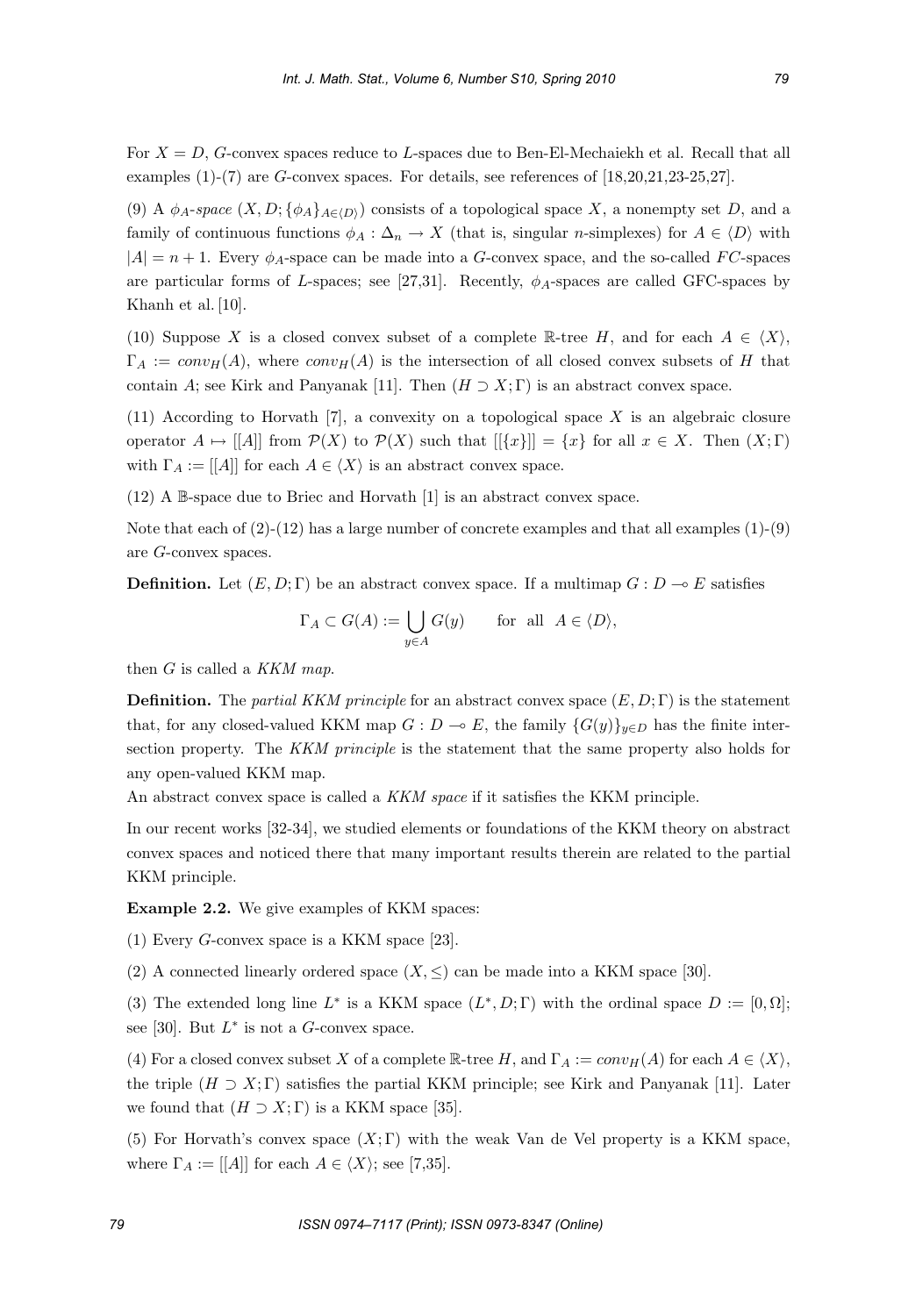(6) A B-space due to Briec and Horvath [1] is a KKM space.

Now we have the following diagram for triples  $(E, D; \Gamma)$ :

Simplex  $\implies$  Convex subset of a t.v.s.  $\implies$  Lassonde type convex space

 $\implies$  H-space  $\implies$  G-convex space  $\iff \phi_A$ -space  $\implies$  KKM space

 $\Rightarrow$  Space satisfying the partial KKM principle

=⇒ Abstract convex space.

It is not known yet whether there is a space satisfying the partial KKM principle that is not a KKM space.

## **3 From the KKM Principle to the Nash Equilibria**

For an abstract convex space  $(E, D; \Gamma)$ , let us consider the following statements:

(A) The KKM principle. For any closed-valued  $[resp., open-valued]$  KKM map  $G: D \to E$ , the family  $\{G(z)\}_{z\in D}$  has the finite intersection property.

**(B)** The Fan-Browder fixed point property. Let  $S : E \to D$ ,  $T : E \to E$  be maps satisfying

(B.1)  $S^{-}(z)$  is open [resp., closed] for each  $z \in D$ ;

(B.2) for each  $x \in E$ ,  $\text{co}_{\Gamma}S(x) \subset T(x)$ ; and

(B.3)  $E = \bigcup_{z \in M} S^{-}(z)$  for some  $M \in \langle D \rangle$ .

Then T has a fixed point  $x_0 \in X$ ; that is,  $x_0 \in T(x_0)$ .

**Theorem 1. A characterization of the KKM spaces.** For an abstract convex space  $(E, D; \Gamma)$ , the statements (A) and (B) are equivalent.

Proof. (A)  $\implies$  (B). Suppose  $(E, D; \Gamma)$  satisfies the KKM principle (A). Define a map  $G : D \to E$ by  $G(z) := E \setminus S^{-}(z)$  for each  $z \in D$ . Then each  $G(z)$  is closed [resp., open] by (B.1), and

$$
\bigcap_{z \in M} G(z) = E \setminus \bigcup_{z \in M} S^-(z) = E \setminus E = \emptyset
$$

by (B.3). Therefore, the family  ${G(z)}_{z\in D}$  does not have the finite intersection property, and hence, G is not a KKM map by (A). Thus, there exists an  $N \in \langle D \rangle$  such that  $\Gamma_N \not\subset G(N) =$  $\bigcup \{E \setminus S^-(z) \mid z \in N\}\.$  Hence, there exists an  $x_0 \in \Gamma_N$  such that  $x_0 \in S^-(z)$  for all  $z \in N$ ; that is,  $N \subset S(x_0)$ . Therefore,  $x_0 \in \Gamma_N \subset \text{co}_{\Gamma}S(x_0) \subset T(x_0)$  by (B.2).

 $(B) \Longrightarrow (A)$ . Let  $G : D \multimap E$  be a KKM map with closed [resp., open] values. Suppose the family  $\{G(z)\}_{z\in D}$  does not have the finite intersection property; that is, there exists an  $M \in \langle D \rangle$ such that  $\bigcap_{z\in M} G(z) = \emptyset$ . Define a map  $S : E \to D$  by  $S^-(z) := E \setminus G(z)$  for  $z \in D$  and a map  $T : E \to E$  by  $T(x) := \cos S(x)$  for each  $x \in E$ . Note that  $E = \bigcup_{z \in M} (E \setminus G(z)) = \bigcup_{z \in M} S^{-}(z)$ . Then all of the requirements (B.1)–(B.3) are satisfied. Hence there exists an  $x_0 \in E$  such that  $x_0 \in T(x_0)$ . Then  $x_0 \in T(x_0) = \text{co}_\Gamma S(x_0)$  and hence, there exists an  $N \in \langle S(x_0) \rangle$  such that  $x_0 \in \Gamma_N \subset \text{co}_\Gamma S(x_0)$ . Therefore, for each  $z \in N$ , we have  $x_0 \in S^-(z)$  or  $x_0 \notin G(z)$ ; that is,  $\Gamma_N \not\subset G(N)$ . Hence G is not a KKM map, a contradiction. Therefore  $(E, D; \Gamma)$  satisfies the KKM principle (A).

 $\Box$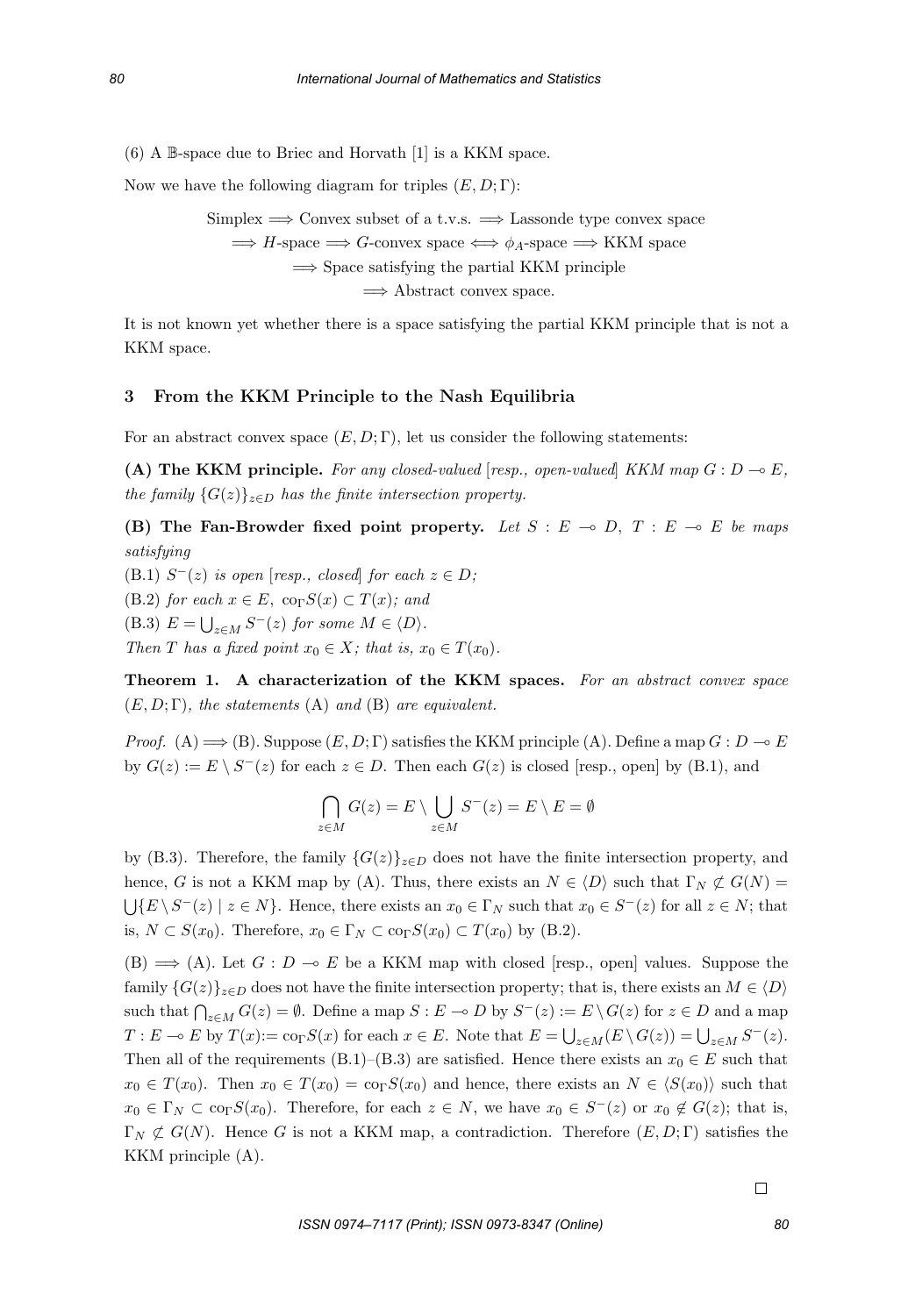**Remark.** There are several more statements equivalent to the KKM principle for abstract convex spaces; see [34].

For an abstract convex space  $(E, D; \Gamma)$ , let us consider the following partial conditions of  $(A)$ and (B):

 $(A)$  The partial KKM principle. For any closed-valued KKM map  $G: D \to E$ , the family  ${G(y)}_{y\in D}$  has the finite intersection property.

**(B)**- **The corresponding partial condition of (B)** [whenever S has open values].

From Theorem 1, we have the following:

**Theorem 2. A characterization of spaces satisfying the partial KKM principle.** For an abstract convex space  $(E, D; \Gamma)$ ,  $(A)'$  and  $(B)'$  are equivalent.

Recall that an extended real-valued function  $f : X \to \overline{\mathbb{R}}$ , where X is a topological space, is lower [resp., upper] semicontinuous (l.s.c.) [resp., u.s.c.] if  $\{x \in X \mid f(x) > r\}$  [resp.,  ${x \in X \mid f(x) < r}$  is open for each  $r \in \overline{\mathbb{R}}$ .

The following is known:

**Lemma.** Let  $\{(X_i, D_i; \Gamma_i)\}_{i \in I}$  be any family of abstract convex spaces. Let  $X := \prod_{i \in I} X_i$  be equipped with the product topology and  $D = \prod_{i \in I} D_i$ . For each  $i \in I$ , let  $\pi_i : D \to D_i$  be the projection. For each  $A \in \langle D \rangle$ , define  $\Gamma(A) := \prod_{i \in I} \Gamma_i(\pi_i(A))$ . Then  $(X, D; \Gamma)$  is an abstract convex space.

Let  $\{(X_i, D_i; \Gamma_i)\}_{i\in I}$  be a family of G-convex spaces. Then  $(X, D; \Gamma)$  is a G-convex space.

An abstract convex space  $(E, D; \Gamma)$  is said to be *compact* if E is a compact topological space. From now on, for simplicity, we are mainly concerned with compact abstract convex spaces  $(E; \Gamma)$  satisfying the partial KKM principle. For example, any compact  $G$ -convex space, any compact H-space, or any compact convex space is such a space.

For an abstract convex space  $(E; \Gamma)$ , a real-valued function  $f : E \to \overline{\mathbb{R}}$  is said to be *quasiconcave* [resp. quasiconvex] if  $\{x \in E \mid f(x) > r\}$  [resp.,  $\{x \in E \mid f(x) < r\}$ ] is Γ-convex (relative to itself) for each  $r \in \overline{\mathbb{R}}$ .

From  $(B)'$ , we have the following:

**Theorem 3. Generalized von Neumann-Sion minimax theorem.** Let  $(X; \Gamma_1)$  and  $(Y; \Gamma_2)$  be compact abstract convex spaces,  $(E; \Gamma) := (X \times Y; \Gamma_{X \times Y})$  the product abstract convex space defined as in Lemma, and  $f,g: X \times Y \to \mathbb{R} \cup \{+\infty\}$  be functions satisfying (3.1)  $f(x, y) \le g(x, y)$  for each  $(x, y) \in X \times Y$ ;

(3.2) for each  $x \in X$ ,  $f(x, \cdot)$  is l.s.c. and  $g(x, \cdot)$  is quasiconvex on Y; and

(3.3) for each  $y \in Y$ ,  $f(\cdot, y)$  is quasiconcave and  $g(\cdot, y)$  is u.s.c. on X.

If  $(E; \Gamma)$  satisfies the partial KKM principle, then we have

$$
\min_{y \in Y} \sup_{x \in X} f(x, y) \le \max_{x \in X} \inf_{y \in Y} g(x, y).
$$

Here,  $\Gamma_{X\times Y}(A) := \Gamma_1(\pi_1(A)) \times \Gamma_2(\pi_2(A))$  for  $A \in \langle X \times Y \rangle$ .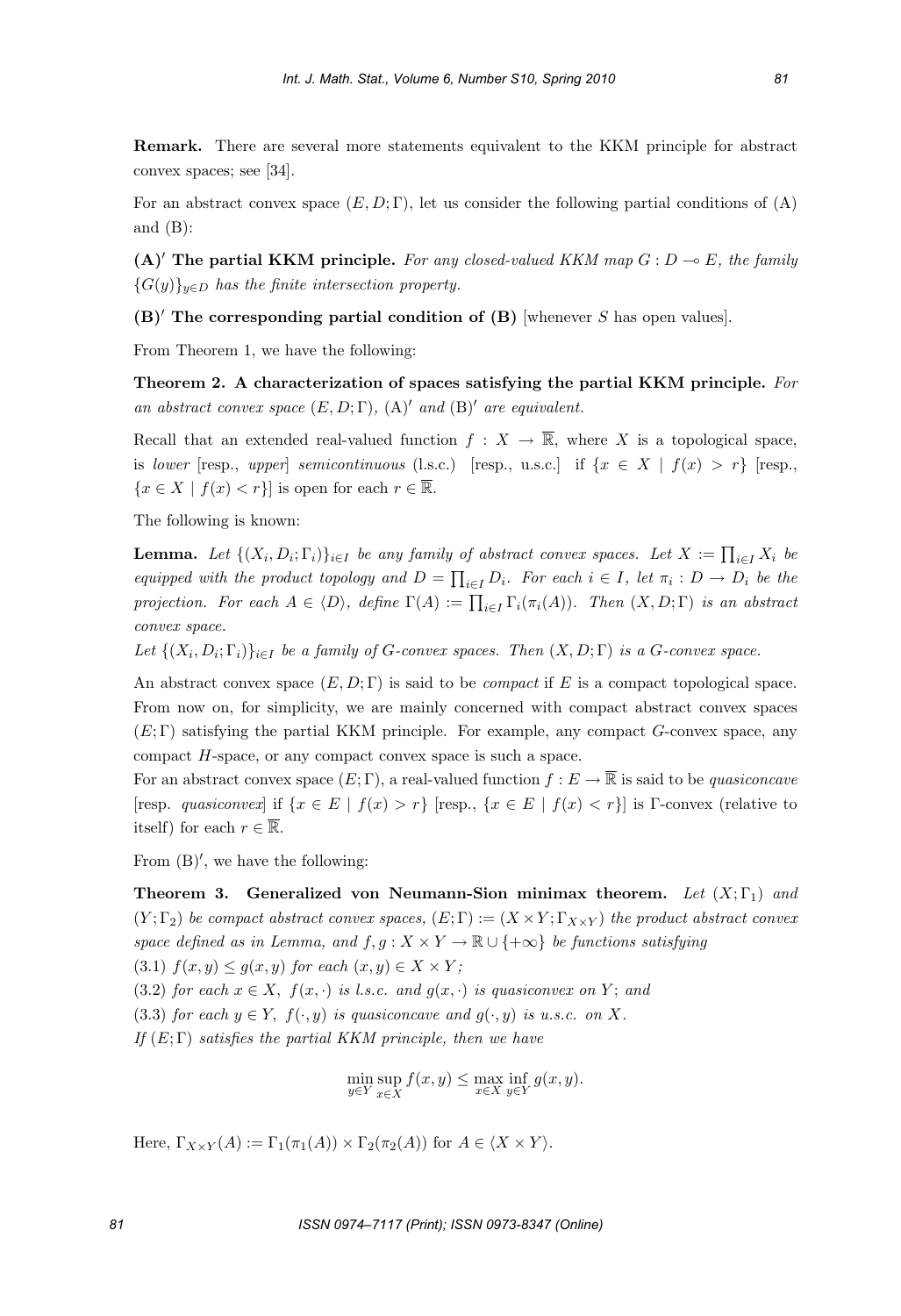Proof. Note that  $y \mapsto \sup_{x \in X} f(x, y)$  is l.s.c. on Y and  $x \mapsto \inf_{y \in Y} g(x, y)$  is u.s.c. on X. Therefore, the both sides of the inequality exist. Suppose that there exists a real  $c$  such that

$$
\max_{x} \inf_{y} g(x, y) < c < \min_{y} \sup_{x} f(x, y).
$$

For the compact abstract convex space  $(E; \Gamma) := (X \times Y; \Gamma_{X \times Y})$ , define a map  $T : X \times Y \longrightarrow$  $X \times Y$  by

$$
T(x, y) = \{ \bar{x} \in X \mid f(\bar{x}, y) > c \} \times \{ \bar{y} \in Y \mid g(x, \bar{y}) < c \}
$$

for  $(x, y) \in X \times Y$ . Then  $T(x, y)$  is nonempty and Γ-convex for each  $(x, y) \in X \times Y$  and  $T^-(x, y)$ is open. Since E is compact, it is covered by a finite number of  $T^-(x, y)'$ s. Therefore, by (B)', we have an  $(x_0, y_0) \in X \times Y$  such that  $(x_0, y_0) \in T(x_0, y_0)$ . Therefore,  $c < f(x_0, y_0) \le g(x_0, y_0) < c$ , a contradiction. a contradiction.

If  $f = g$ , Theorem 3 reduces to the following:

**Corollary 3.1.** Let  $(X; \Gamma)$  and  $(Y; \Gamma')$  be compact abstract convex spaces and  $f : X \times Y \to \mathbb{R}$  $\mathbb{R} \cup \{+\infty\}$  a real function such that (1) for each  $x \in X$ ,  $f(x, \cdot)$  is l.s.c. and quasiconvex on Y; and (2) for each  $y \in Y$ ,  $f(\cdot, y)$  is u.s.c. and quasiconcave on X. If  $(X \times Y; \Gamma)$  satisfies the partial KKM principle, then

(i) f has a saddle point  $(x_0, y_0) \in X \times Y$ ; and

(ii) we have

$$
\max_{x \in X} \min_{y \in Y} f(x, y) = \min_{y \in Y} \max_{x \in X} f(x, y).
$$

**Remark.** Corollary 3.1 generalizes historically well-known minimax theorems due to von Neumann, Kakutani, Nikaidô, Sion, Komiya, Bielawski, Horvath, and Park; see [21,24].

Given a cartesian product  $X = \prod_{i=1}^n X_i$  of sets, let  $X^i = \prod_{j \neq i} X_j$  and  $\pi_i : X \to X_i$ ,  $\pi^i : X \to X^i$ be the projections; we write  $\pi_i(x) = x_i$  and  $\pi^i(x) = x^i$ . Given  $x, y \in X$ , we let

 $[x^i, y_i] := (x_1, \ldots, x_{i-1}, y_i, x_{i+1}, \ldots, x_n).$ 

**Theorem 4. Generalized von Neumann-Fan intersection theorem.** Let  $\{(X_i; \Gamma_i)\}_{i=1}^n$  be a family of compact abstract convex spaces such that  $(X; \Gamma) = (\prod_{i=1}^n X_i; \Gamma)$  satisfies the partial KKM principle and, for each i, let  $A_i$  and  $B_i$  are subsets of X satisfying the following: (4.1) for each  $y \in X$ ,  $B_i(y) := \{x \in X \mid [x^i, y_i] \in B_i\}$  is open; and  $(4, 8)$  for  $x = X$ ,  $A_i(y) = A_i(y)$  for  $x + 1$ ,  $y = 1$ (4.2) for each  $x \in X$ ,  $\emptyset \neq \text{co}_{\Gamma} B_i(x) \subset A_i(x) := \{y \in X \mid [x^i, y_i] \in A_i\}.$ Then we have  $\bigcap_{i=1}^n A_i \neq \emptyset$ .

Proof. Define maps  $T, S: X \to X$  by  $T(x) := \bigcap_{i=1}^n A_i(x)$  and  $S(x) := \bigcap_{i=1}^n B_i(x)$  for  $x \in X$ . From (4.2), we have

$$
\operatorname{cor}S(x) = \operatorname{cor}(\bigcap_{i=1}^{n} B_i(x)) \subset \bigcap_{i=1}^{n} \operatorname{cor}B_i(x) \subset \bigcap_{i=1}^{n} A_i(x) = T(x)
$$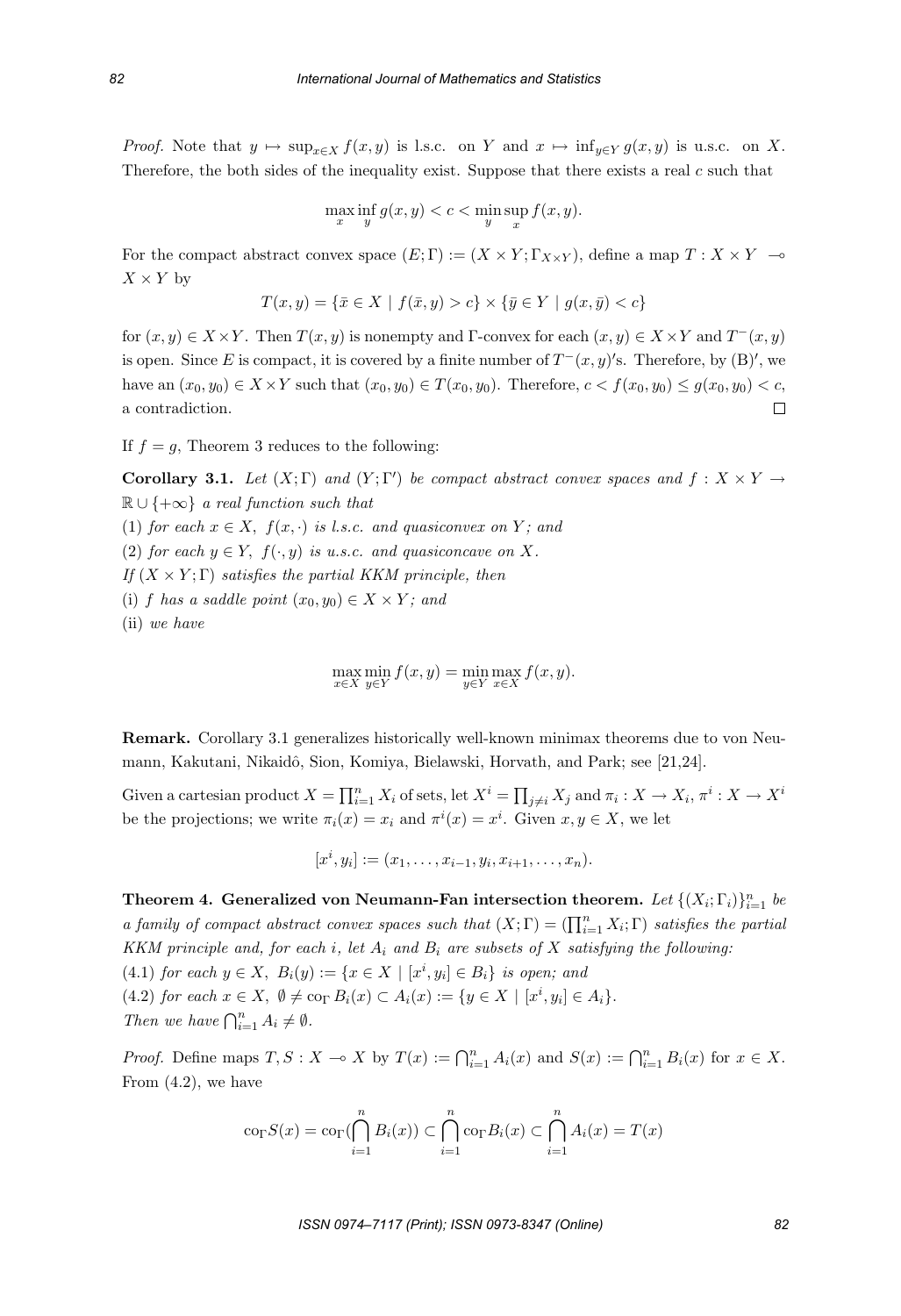for each  $x \in X$ . For each  $x \in E$  and each i, there exists a  $y^{(i)} \in B_i(x)$  by (4.2), or  $[x^i, y_i^{(i)}] \in B_i$ . Hence, we have  $(y_1^{(1)}, \ldots, y_n^{(n)}) \in \bigcap_{i=1}^n B_i(x)$ . This shows  $S(x) \neq \emptyset$ . Moreover,  $S^-(y) = \bigcap_{i=1}^n B_i(x)$ .  $\bigcap_{i=1}^n B_i(y)$  is open for each  $y \in E$  by (4.1). Since X is compact, it is covered by a finite number of  $S^-(y)$ 's. Hence, all the requirements of  $(B)'$  are satisfied. Therefore, there exists an  $x^0 \in T(x^0) = \bigcap_{i=1}^n A_i(x^0)$ , that is,  $x^0 \in A_i$  for all *i*.  $\Box$ 

**Remark.** Theorem 4 generalizes historically well-known intersection theorems due to von Neumann, Fan, Bielawski, Kirk et al., and Park; see [21,24].

**Theorem 5. Generalized Nash equilibrium theorem.** Let  $\{(X_i; \Gamma_i)\}_{i=1}^n$  be a family of compact abstract convex spaces such that  $(X; \Gamma) = (\prod_{i=1}^n X_i; \Gamma)$  satisfies the partial KKM principle and, for each i, let  $f_i, g_i : X = X^i \times X_i \to \mathbb{R}$  be real functions such that (5.0)  $g_i(x) \leq f_i(x)$  for each  $x \in X$ ;

(5.1) for each  $x^i \in X^i$ ,  $x_i \mapsto f_i[x^i, x_i]$  is quasiconcave on  $X_i$ ;

(5.2) for each  $x^i \in X^i$ ,  $x_i \mapsto g_i[x^i, x_i]$  is u.s.c. on  $X_i$ ; and

(5.3) for each  $x_i \in X_i$ ,  $x^i \mapsto g_i[x^i, x_i]$  is l.s.c. on  $X^i$ . Then there exists a point  $\hat{x} \in X$  such that

$$
f_i(\hat{x}) \ge \max_{y_i \in X_i} g_i[\hat{x}^i, y_i] \quad \text{for all } i.
$$

*Proof.* For any  $\varepsilon > 0$ , we define

$$
A_{\varepsilon,i} = \{ x \in X \mid f_i(x) > \max_{y_i \in X_i} g_i[x^i, y_i] - \varepsilon \},
$$
  

$$
B_{\varepsilon,i} = \{ x \in X \mid g_i(x) > \max_{y_i \in X_i} g_i[x^i, y_i] - \varepsilon \}
$$

for each *i*. Then\n
$$
\lim_{(1) \to \infty} \frac{1}{i} \cdot \frac{i}{i} =
$$

(1) for each 
$$
x^i \in X^i
$$
,  $B_{\varepsilon,i}(x^i) \subset A_{\varepsilon,i}(x^i)$ ;  
(2)  $\varepsilon$ 

(2) for each  $x^i \in X^i$ ,  $A_{\varepsilon,i}(x^i)$  is  $\Gamma_i$ -convex;

(3) for each  $x^i \in X^i$ ,  $B_{\varepsilon,i}(x_i) \neq \emptyset$  since  $x_i \mapsto g_i[x^i, x_i]$  is u.s.c. on the compact space  $X_i$ ; and

(4) for each  $x_i \in X_i$ ,  $B_{\varepsilon,i}(x_i)$  is open since  $x^i \mapsto g_i[x^i, x_i]$  is l.s.c. on  $X^i$ .

Therefore, by applying Theorem 4, we have

$$
\bigcap_{i=1}^{n} A_{\varepsilon,i} \neq \emptyset \quad \text{for every} \quad \varepsilon > 0.
$$

Since X is compact, there exists an  $\hat{x} \in X$  such that  $f_i(\hat{x}) \ge \max_{y_i \in X_i} g_i[\hat{x}^i, y_i]$  for all i.  $\Box$ 

From Theorem 5, we obtain the following form of the Nash equilibrium theorem for abstract convex spaces:

**Corollary 5.1.** Let  $\{(X_i; \Gamma_i)\}_{i=1}^n$  be a family of compact abstract convex spaces such that  $(X; \Gamma) = (\prod_{i=1}^n X_i; \Gamma)$  satisfies the partial KKM principle and, for each i, let  $f_i : X \to \mathbb{R}$  be a function such that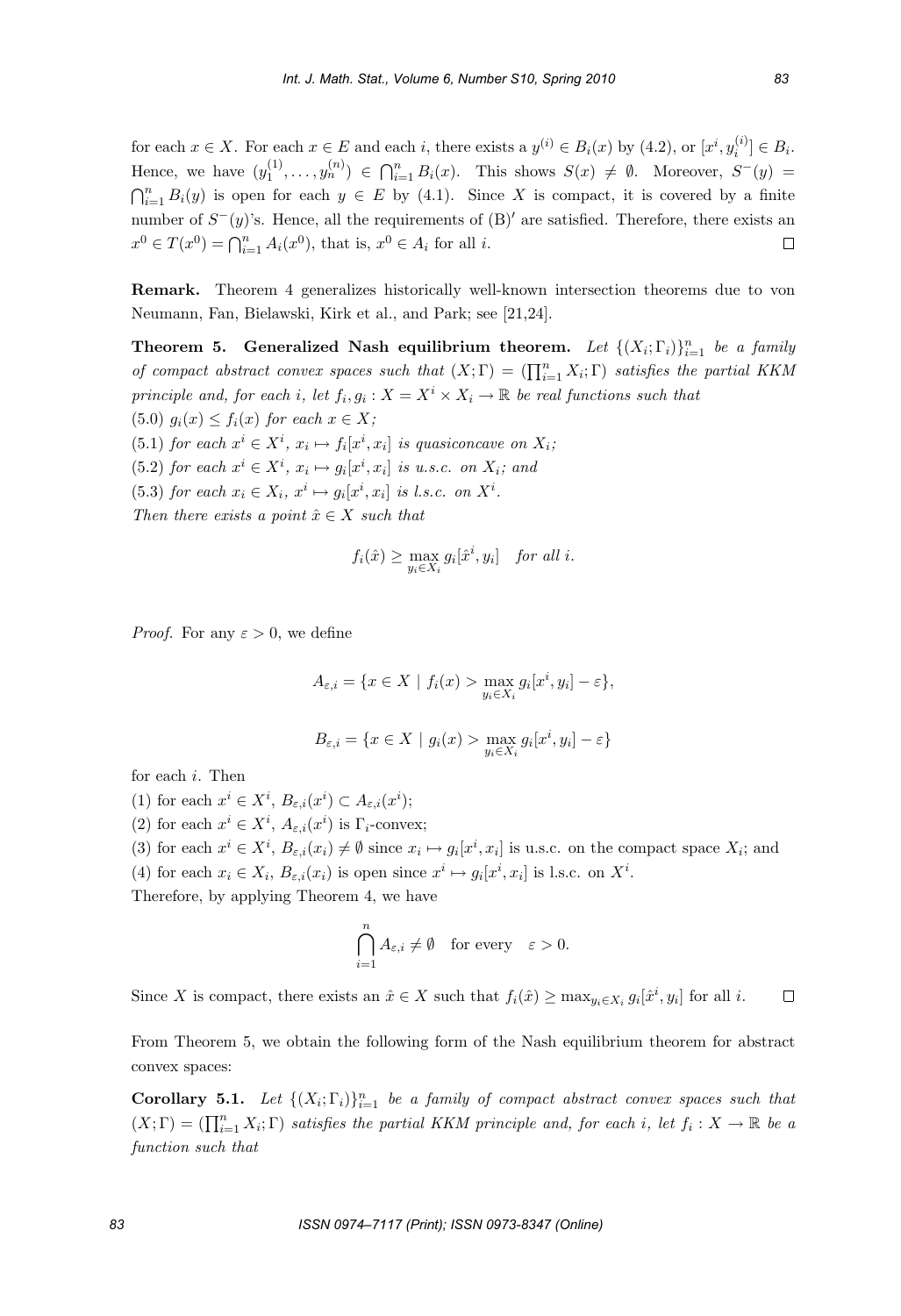(1) for each  $x^i \in X^i$ ,  $x_i \mapsto f_i[x^i, x_i]$  is quasiconcave on  $X_i$ ; (2) for each  $x^i \in X^i$ ,  $x_i \mapsto f_i[x^i, x_i]$  is u.s.c. on  $X_i$ ; and (3) for each  $x_i \in X_i$ ,  $x^i \mapsto f_i[x^i, x_i]$  is l.s.c. on  $X^i$ . Then there exists a point  $\hat{x} \in X$  such that

$$
f_i(\hat{x}) = \max_{y_i \in X_i} f_i[\hat{x}^i, y_i] \quad \text{for all } i.
$$

**Remark.** 1. For G-convex spaces, Theorem 5 and Corollary 5.1 hold for not-necessarily finite family; see [23].

2. Corollary 5.1 generalizes well-known equilibrium theorems due to Nash, Fan, Bielawski, Kirk et al., and Park; see [16,17,21,24].

3. The point  $\hat{x} = (\hat{x}_1, \hat{x}_2, \dots, \hat{x}_n) \in X$  in the conclusion of Corollary 5.1 is called a Nash point equilibrium. This concept is a natural extension of the local maxima (for the case  $n = 1, f = f_1$ ) and of the saddle points (for the case  $n = 2$ ,  $f_1 = -f$ ,  $f_2 = f$ .

## **4 Historical Notes and Related Results**

(I) For the origins, particular forms, variants, corollaries, and applications of each statement in this paper, see [16,17,19-26,32,33].

(II) For any convex subset of a topological vector space, Theorems 3-5 were given by Fan in a sequence of his papers; see [20] and references therein.

(III) In 1998 [19], an acyclic version of the social equilibrium existence theorem of Debreu is obtained. This is applied to deduce acyclic versions of theorems on saddle points, minimax theorems, and the following Nash equilibrium theorem:

**Corollary 3.** [19] Let  $\{X_i\}_{i=1}^n$  be a family of acyclic polyhedra,  $X = \prod_{i=1}^n X_i$ , and for each i,  $f_i: X \to \overline{\mathbb{R}}$  a continuous function such that (0) for each  $x^i \in X^i$  and each  $\alpha \in \overline{\mathbb{R}}$ , the set

$$
\{x_i \in X_i \mid f_i[x^i, x_i] \ge \alpha\}
$$

is empty or acyclic. Then there exists a point  $\widehat{a} \in X$  such that

$$
f_i(\hat{a}) = \max_{y_i \in X_i} f_i[\hat{a}^i, y_i] \quad \text{for all} \quad i.
$$

(IV) In 1999 [21], we obtained Theorems 3-5 for G-convex spaces. These results extended and unified a number of known results for particular types of G-convex spaces; see also [23,24]. Therefore, they hold also for Lassonde type convex spaces, Horvath's H-space, hyperconvex metric spaces, and others.

(V) In 2000 [22] and 2002 [26], we applied our fixed point theorem for compact compositions of acyclic maps on admissible (in the sense of Klee) convex subsets of a t.v.s. to obtain a cyclic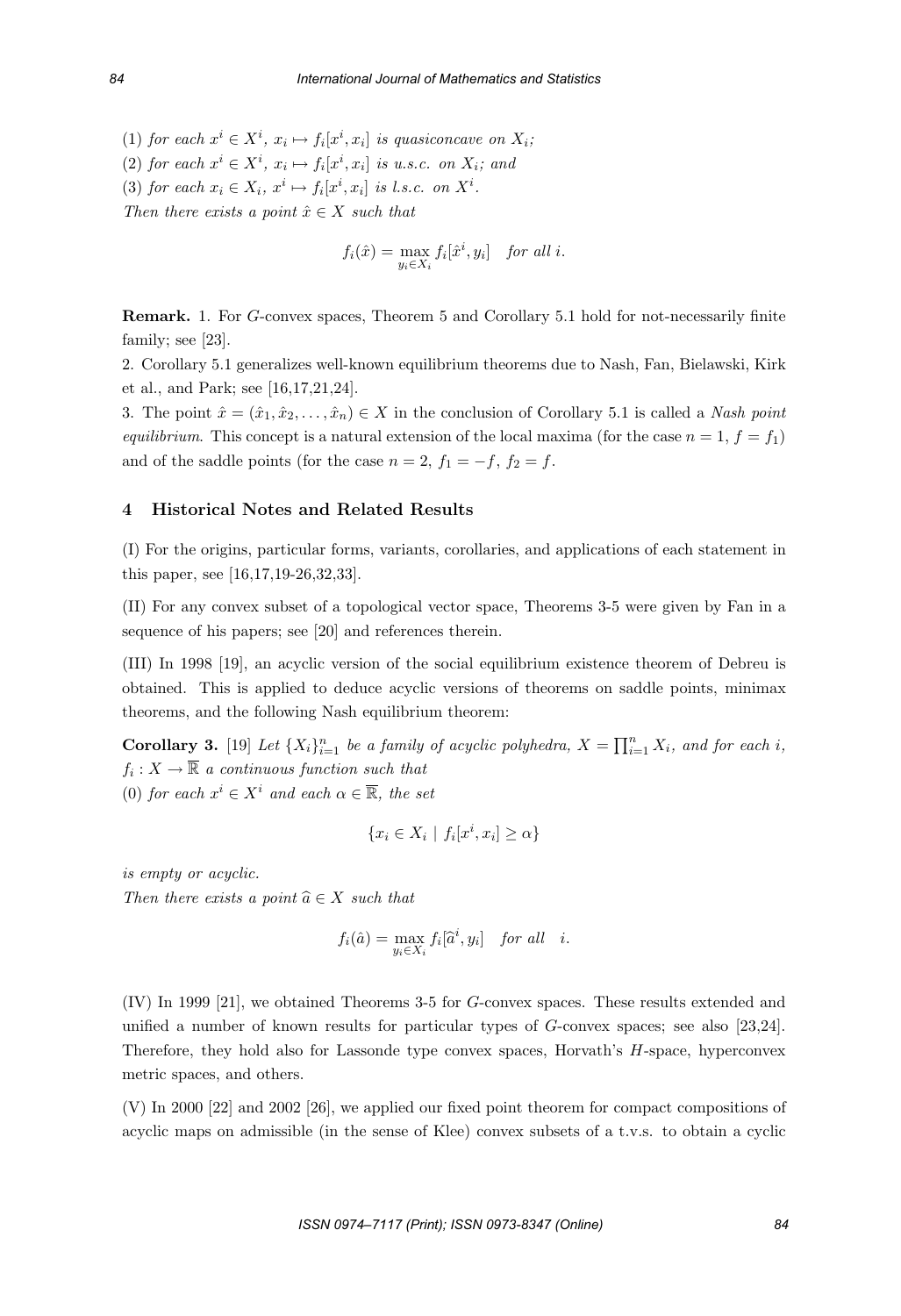coincidence theorem for acyclic maps, generalized von Neumann type intersection theorems, the Nash type equilibrium theorems, and the von Neumann minimax theorem.

The following examples are generalized forms of quasi-equilibrium theorem or social equilibrium existence theorems which directly imply generalizations of the Nash type equilibrium existence theorem.

**Theorem 6.** [22] Let  $\{X_i\}_{i=1}^n$  be a family of convex sets, each in a t.v.s.  $E_i$ ,  $K_i$  a nonempty compact subset of  $X_i$ ,  $S_i$ :  $X \to K_i$  a closed map, and  $f_i, g_i : X = X^i \times X_i \to \mathbb{R}$  u.s.c. functions for each i.

Suppose that for each i,

(i)  $g_i(x) \leq f_i(x)$  for each  $x \in X$ ;

(ii) the function  $M_i$  defined on X by

$$
M_i(x) = \max_{y \in S_i(x)} g_i[x^i, y] \quad \text{for} \quad x \in X
$$

is l.s.c.; and

(iii) for each  $x \in X$ , the set

$$
\{y \in S_i(x) \mid f_i[x^i, y] \ge M_i(x)\}\
$$

is acyclic.

If X is admissible in  $E = \prod_{j=1}^{n} E_j$ , then there exists an  $\hat{x} \in K$  such that for each i,

 $\widehat{x}_i \in S_i(\widehat{x})$  and  $f_i[\widehat{x}^i, \widehat{x}_i] \geq g_i[\widehat{x}^i, y]$  for all  $y \in S_i(\widehat{x})$ .

**Theorem 5.** [26] Let  $X_0$  be a topological space and  $\{X_i\}_{i=1}^n$  be a family of convex sets, each in a t.v.s.  $E_i$ . For each  $i = 0, 1, ..., n$ , let  $S_i : X^i \to X_i$  be a closed map with compact values, and  $f_i, g_i: X = \prod_{i=0}^n X_i \to \mathbf{R}$  u.s.c. real-valued functions.

Suppose that for each i,

(i)  $g_i(x) \leq f_i(x)$  for each  $x \in X$ ;

(ii) the function  $M_i: X^i \to \mathbf{R}$  defined by

$$
M_i(x^i) = \max_{y_i \in S_i(x^i)} g_i[x^i, y_i] \quad \text{for} \quad x^i \in X^i
$$

is l.s.c.; and

(iii) for each  $x^i \in X^i$ , the set

$$
\{x_i \in S_i(x^i) \mid f_i[x^i, x_i] \ge M_i(x^i)\}\
$$

is acyclic.

If  $X^0$  is admissible in  $E^0 = \prod_{j=1}^n E_j$  and if all the maps  $S_i$  are compact except possibly  $S_n$  and  $S_n$  is u.s.c., then there exists an equilibrium point  $\hat{x} \in X$ ; that is,

$$
\widehat{x}_i \in S_i(\widehat{x}^i) \quad and \quad f_i(\widehat{x}) \ge \max_{y_i \in S_i(x^i)} g_i[\widehat{x}^i, y] \quad for \; all \quad i \in \mathbb{Z}_{n+1}.
$$

(VI) Since 1996 [9], many authors have published some results of the present paper for hyperconvex metric spaces. For example, Kirk, Sims, and Yuan in 2000 [12] established the KKM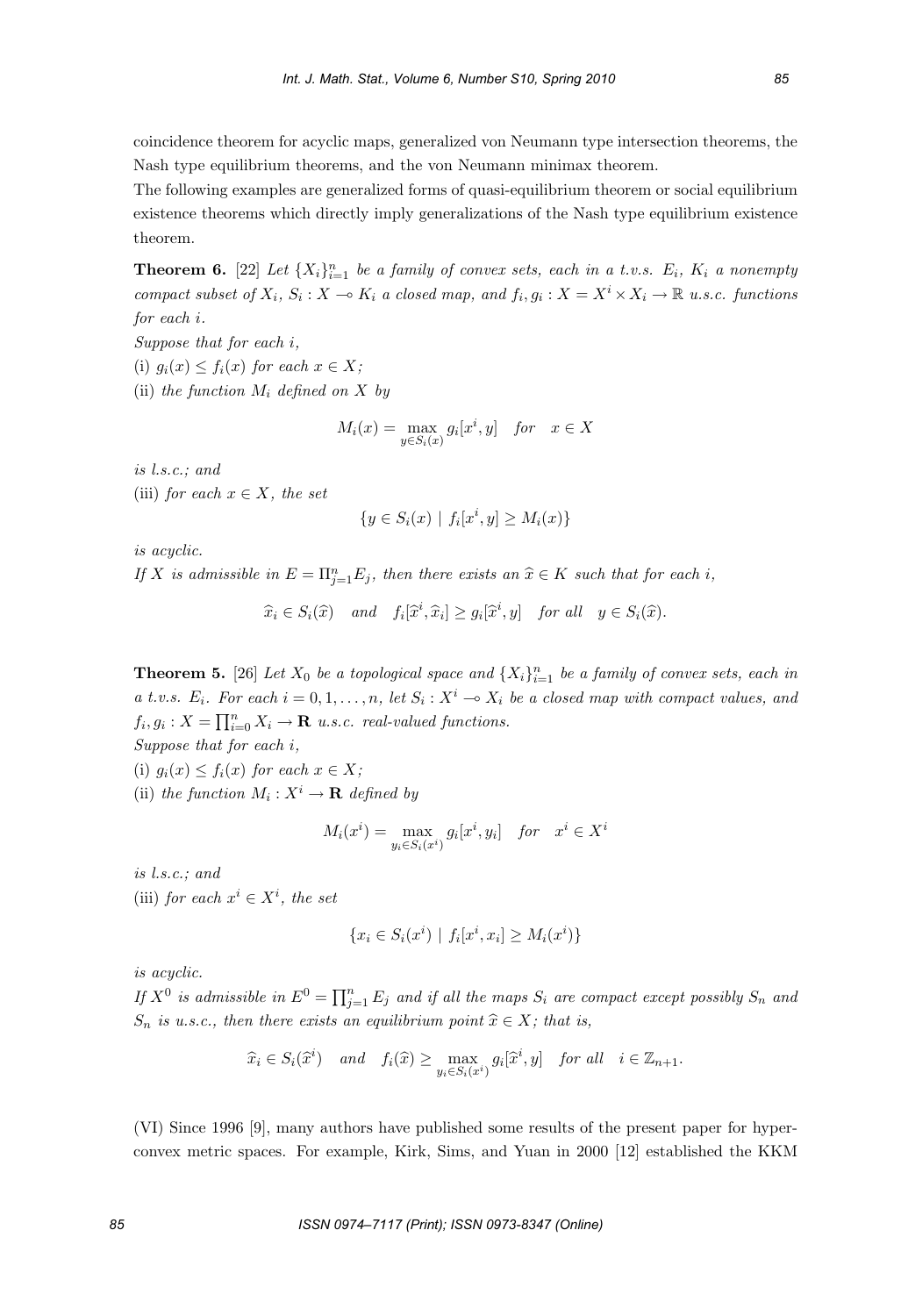theorem, its equivalent formulations, fixed point theorems, and the Nash theorem for hyperconvex metric spaces. However, already in 1993, Horvath [6] found that hyperconvex metric spaces are a particular type of C-spaces.

(VII) In 2001 [25], based on a collective fixed point theorem due to Park, we obtained generalized forms of the von Neumann–Sion type minimax theorem, the Fan–Ma intersection theorem, the Fan–Ma type analytic alternative, and the Nash–Ma equilibrium theorem for G-convex spaces.

(VIII) In 2001, for any topological semilattice  $(X, \leq)$  with path-connected interval introduced by Horvath and Llinares [8], the KKM theorem, the Fan-Browder theorem, and the Nash theorem are shown by Luo [15].

(IX) Cain and González  $[2]$  cosidered relationship among some subclasses of the class of  $G$ convex spaces and introduced a subclass of  $L$ -spaces. In 2007, González et al. [4] showed that G-convex spaces and L-spaces satisfy the partial KKM principle. They added that L-spaces satisfy the properties of the Fan type minimax inequality, Fan-Browder type fixed point, and the Nash type equilibrium. All such results are already known for more general G-convex spaces.

(X) In 2008, for B-spaces, Briec and Horvath [1] showed that some theorems mentioned in this paper hold; that is, Fan-Browder fixed point theorem, Himmelberg type (in fact, Browder type and Kakutani type) fixed point theorems, Fan type minimax inequality, existence of Nash equilibria, and others. Note that B-spaces are KKM spaces [1, Corollary 2.2], and its authors are based on the Peleg type multiple KKM theorem.

(XI) Finally, recall that there are several hundred published works on the KKM theory and we can cover only a part of it. For more historical background for the related fixed point theory and for more involved or related results in this paper, see the references of [32-35] and the literature therein.

## **References**

- [1] W. Briec and C. Horvath, Nash points, Ky Fan inequality and equilibria of abstract economies in Max-Plus and B-convexity, J. Math. Anal. Appl. (2008), doi:10.1016/ j.jmaa.2007.09.056.
- [2] G.L. Cain Jr. and L. González, The Knaster-Kuratowski-Mazurkiewicz theorem and abstract convexities, J. Math. Anal. Appl. **338** (2008), 563–571.
- [3] K. Fan, A generalization of Tychonoff 's fixed point theorem, Math. Ann. **142** (1961), 305– 310.
- [4] L. González, S. Kilmer, and J. Rebaza, From a KKM theorem to Nash equilibria in Lspaces, Topology Appl. **155** (2007), 165–170.
- [5] C.D. Horvath, Contractibility and generalized convexity, J. Math. Anal. Appl. **156** (1991), 341–357.
- [6] C.D. Horvath, Extension and selection theorems in topological spaces with a generalized convexity structure, Ann. Fac. Sci. Toulouse **2** (1993), 253–269.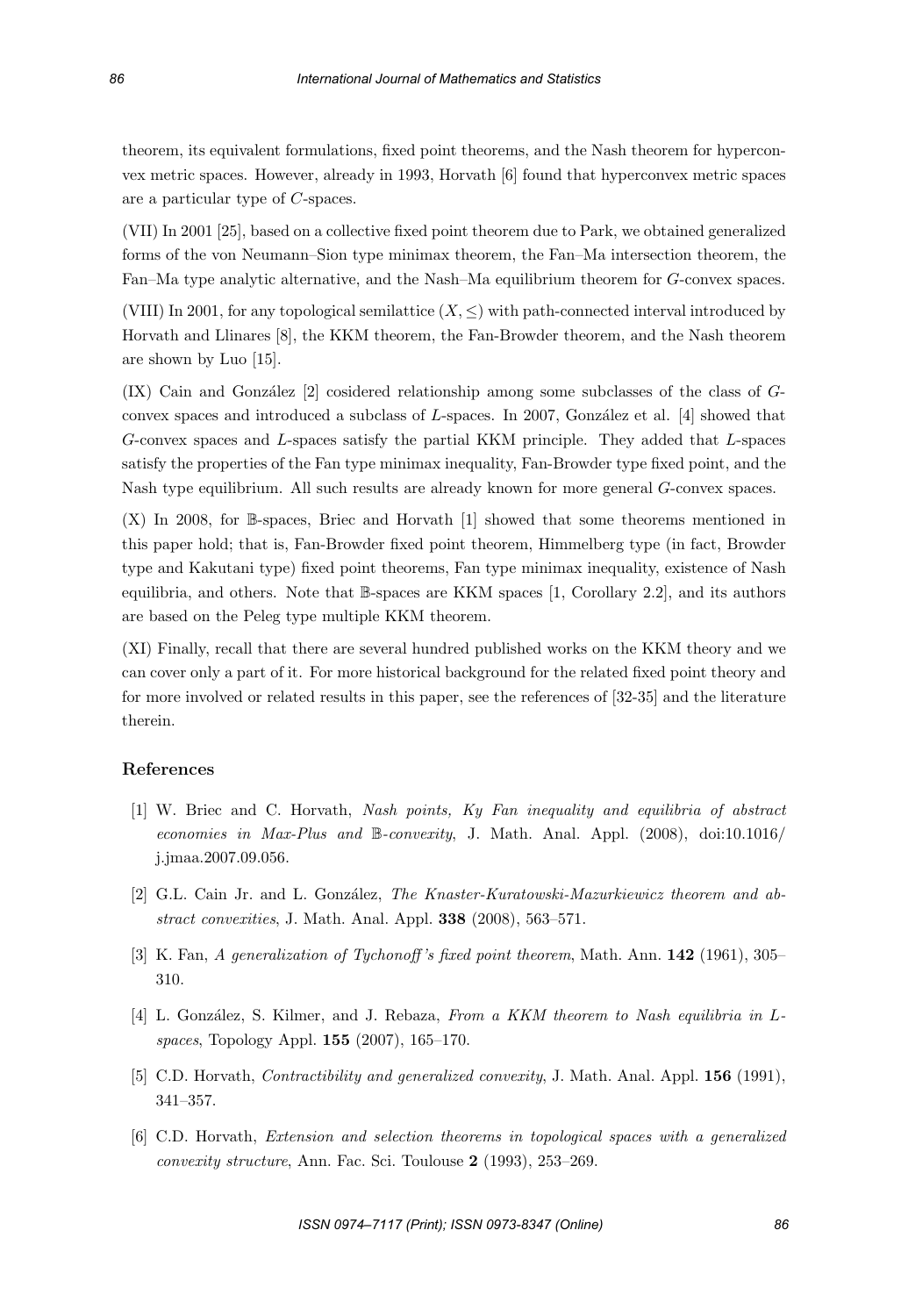- [7] C.D. Horvath, Topological convexities, selections and fixed points, Topology Appl. **155** (2008), 830–850.
- [8] C.D. Horvath and J.V. Llinares Ciscar, Maximal elements and fixed points for binary relations on topological ordered spaces, J. Math. Econom. **25** (1996), 291–306.
- [9] M.A. Khamsi, KKM and Ky Fan theorems in hyperconvex metric spaces, J. Math. Anal. Appl. **204** (1996), 298–306.
- [10] P.Q. Khanh, N.H. Quan, and J.C. Yao, Generalized KKM type theorems in GFC-spaces and applications, Nonlinear Anal. (2008), doi:10.1016/j.na.2008.11.055.
- [11] W.A. Kirk and B. Panyanak, Best approximations in R-trees, Numer. Funct. Anal. Optimiz. **28**(5-6) (2007), 681–690.
- [12] W. A. Kirk, B. Sims, and G. X.-Z. Yuan, The Knaster-Kuratowski and Mazurkiewicz theory in hyperconvex metrix spaces and some of its applications, Nonlinear Analysis **39** (2000), 611–627.
- $[13]$  B. Knaster, K. Kuratowski, S. Mazurkiewicz, *Ein Beweis des Fixpunktsatzes für n*-Dimensionale Simplexe, Fund. Math. **14** (1929), 132–137.
- [14] M. Lassonde, On the use of KKM multifunctions in fixed point theory and related topics, J. Math. Anal. Appl. **97** (1983), 151–201.
- [15] Q. Luo, KKM and Nash equilibria type theorems in topological ordered spaces, J. Math. Anal. Appl. **264** (2001), 262–269.
- [16] J.F. Nash, Equilibrium points in N-person games, Proc. Nat. Acad. Sci. USA **36** (1950), 48–49.
- [17] J. Nash, Non-cooperative games, Ann. Math. **54** (1951), 286–293.
- [18] S. Park, Five episodes related to generalized convex spaces, Nonlinear Funct. Anal. Appl. **2** (1997), 49–61.
- [19] S. Park, Remarks on a social equilibrium existence theorem of G. Debreu, Appl. Math. Lett. **11** (5) (1998), 51–54.
- [20] S. Park, Ninety years of the Brouwer fixed point theorem, Vietnam J. Math. **27** (1999), 193–232.
- [21] S. Park, Minimax theorems and the Nash equilibria on generalized convex spaces, Josai Math. Monograph **1** (1999), 33–46.
- [22] S. Park, Acyclic versions of the von Neumann and Nash equilibrium theorems, J. Comp. Appl. Math. **113** (2000), 83–91.
- [23] S. Park, Elements of the KKM theory for generalized convex spaces, Korean J. Comput. Appl. Math. **7** (2000), 1–28.